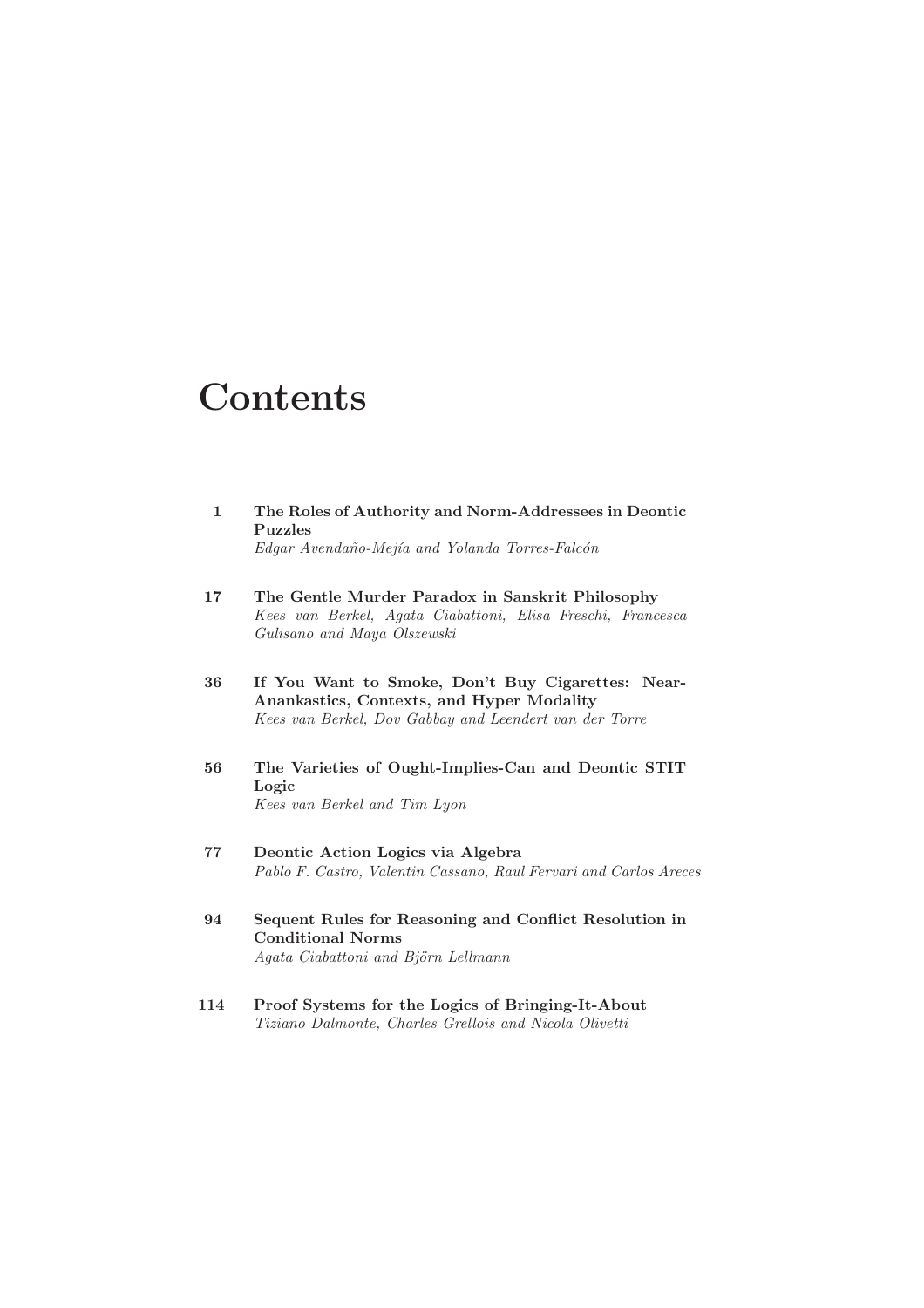## **CONTENTS**

- 133 The Original Position: A Logical Analysis Thijs De Coninck and Frederik Van De Putte
- 151 Impossible and Conflicting Obligations in Justification Logic Federico L. G. Faroldi, Meghdad Ghari, Eveline Lehmann and Thomas Studer
- 166 The Manchester Twins: Conflicts Between Directed **Obligations** Stef Frijters and Thijs De Coninck
- 183 Reason-Based Deontic Logic Alessandro Giordani
- 201 Axiomatizing Norms Across Time and the 'Paradox of the Court' Daniela Glavaničová and Matteo Pascucci
- 219 How Deontic Logic Ought to Be: Towards a Many-Sorted Framework for Normative Reasoning Valentin Goranko
- 239 A Defeasible Deontic Logic for Pragmatic Oddity Guido Governatori, Silvano Colombo Tosatto and Antonino Rotolo
- 255 Is Free Choice Permission Admissible in Classical Deontic Logic? Guido Governatori and Antonino Rotolo
- 272 Moral Principles: Hedged, Contributory, Mixed Aleks Knoks
- 291 A Reduction in Violation Logic Timo Lang